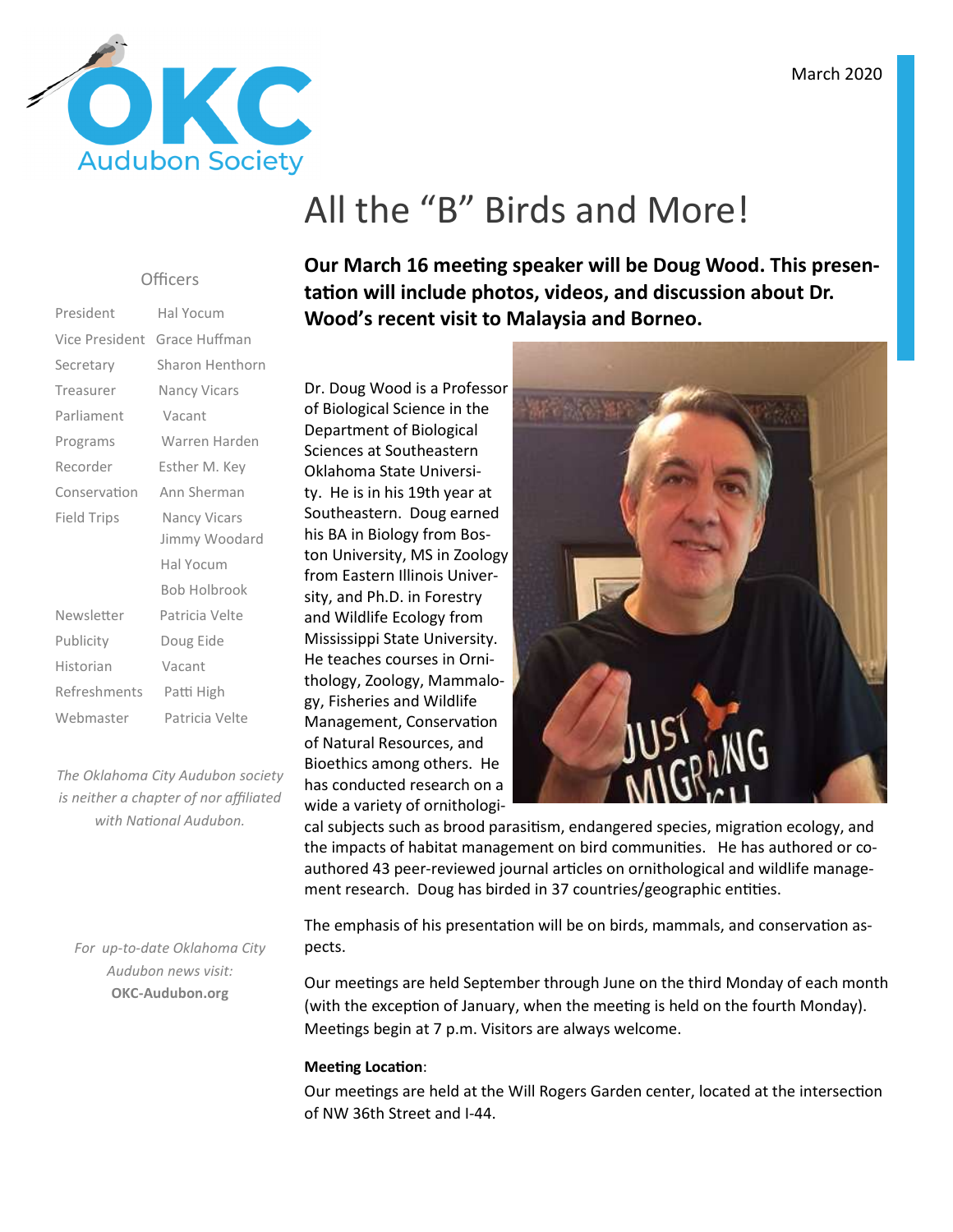# President's Perspective

*Hal A. Yocum* 

All OK birders,

Spring has sprung! The flowers are blooming everywhere. Last evening, as I write on Sunday, we all turned our clocks AHEAD 1 hour( well most of us did- did you remember? ). The Spring Migration is under way and it is time for many field trips. We have plans for a trip to S. Jenkins Road in Norman with Dick Gunn as the leader on March 28. The last two times I walked down there I was pleased to see a pair of pileated woodpeckers.

There will be other field trips scheduled soon and some will be during the weekdays. Also remember to watch the birds changing in your backyard. There will be new visitors, and some leaving. I enjoy keeping a count of the slow decrease in the number of juncos. My Junco observations last 2 months resulted in me seeing 2 pink-sided, 1 Oregon and 1 leucistic junco. The latter bird had a white necklace and 2 small spots over each eye! I have had both yellow-rumped and orangecrowned warblers at my suet.

This past weekend I birded in Tulsa , Sand Springs and at Keystone Dam Park. Sightings included a pair of barred owls, yellow-bellied sapsuckers, other woodpeckers and a couple PINE WARBLERS that responded to my calling almost immediately.

We are working with a 35-acre property in Yukon, the Molly-Spencer Farm, and will be have several scheduled walks there just for our members and also have a Saturday especially for young birders that we will be there for.

So, READY, SET, GO for Spring Migration!

### Oklahoma City Audubon Welcomes:

#### **New Members:**

Kathy York, Edmond, OK Drew Gilbert, Edmond, OK

Craig Abbott, OKC

### Refreshments

#### **Snacks**:

Mary Lane & Steve Davis, Brian Marra and Jimmy Woodard

**Ice / Drinks**: Grace Huffman



## **Upcoming Events and Festivals:**

Join the Tulsa Audubon Society and the Oklahoma Audubon Council For An Amazing Prairie Experience! See and hear the quickly vanishing Lesser Prairie-Chicken displaying on its gobbling grounds. Come share and experience the natural heritage of the high plains of northwestern Oklahoma. Festival headquarters is in Woodward, Oklahoma. The Lesser Prairie-Chicken Festival will be held April 15-22, 2020 and will feature keynote speaker Nate Swick. See http://www.lektreks.org

The **Red Slough Birding Convention** (non-profit) will be on May 2-5 this year. The keynote speaker will be Nathan Pieplow, author of the "Peterson Field Guide to Bird Sounds (Eastern & Western volumes)". This is your best opportunity to add hard to get in the state species for your life and state lists such as Purple Gallinule, King Rail, Least Bittern, Red-cockaded Woodpecker, and Swainson's Warbler. You will also get a chance to learn about prairie wildflowers, dragonflies, and butterflies. Experienced guides will tour you around Red Slough WMA, Little River NWR, McCurtain County Wilderness Area, and other places. For more information and to register go to: http:// www.redsloughconvention.com/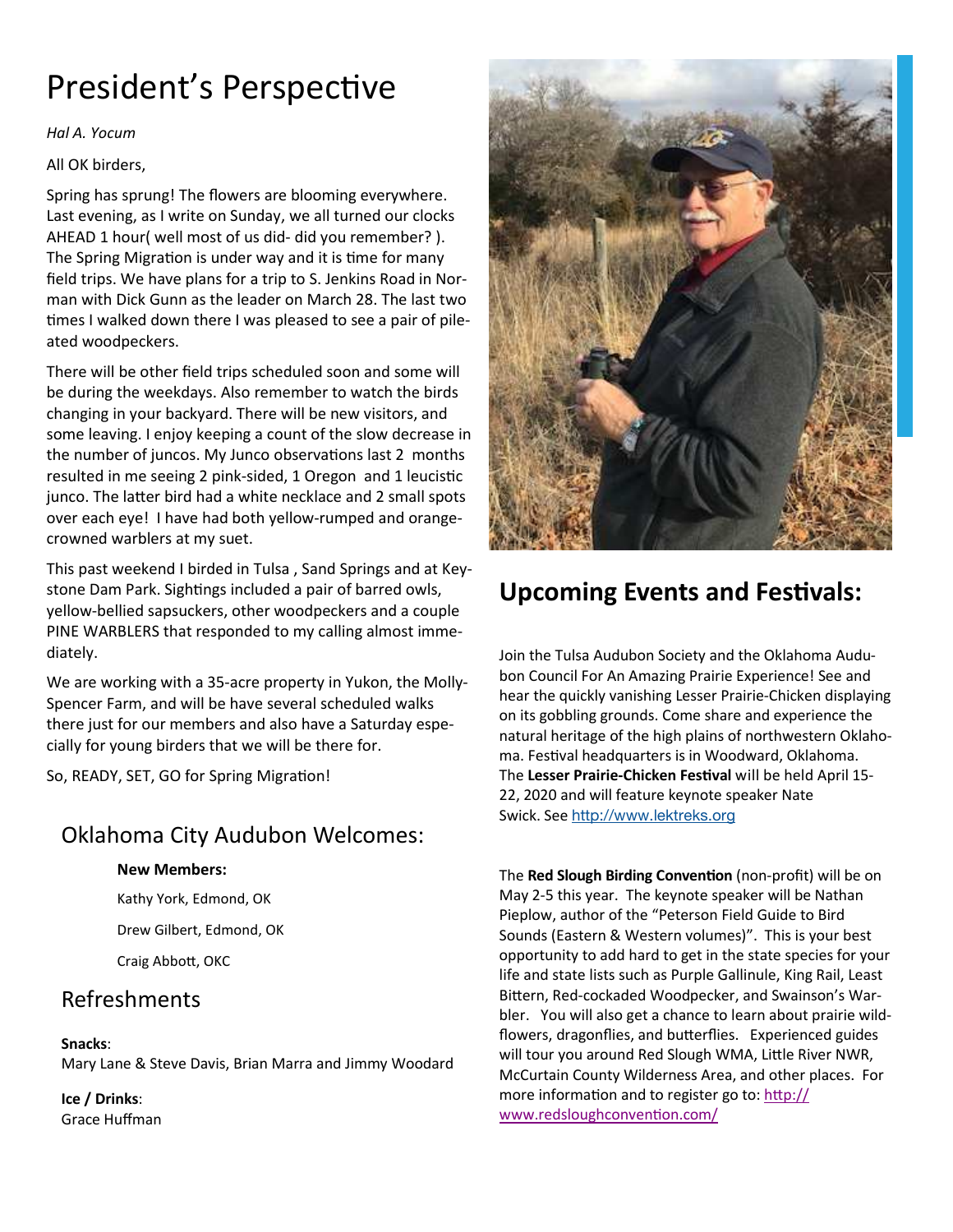# Bird of the Month

*By Grace Huffman* 

You might not find a **Rufous-crowned Sparrow** in your backyard, but take a drive out to the southwest part of the state and you'll find them. They're small, plain little birds who love rocky hillsides.

In February I went with a group of birders led by Kurt Meisenzahl down to the Wichita Mountains Wildlife Refuge. It was a wonderful trip with 2 lifers for me, and while I'd seen a Rufous-crowned Sparrow before, this trip was the first time I was able to photograph one! We saw this bird at Quannah Parker Dam, near some Field Sparrows. It was running and hopping all over the ground and shrubbery below the dam. It worked its way up close to us and I was able to take this photo. We ended up finding a second one there as well, before we moved on.

Rufous-crowned Sparrows can be found largely in the Southwest, but you can find them as far east as Arkansas. Like I mentioned before, they prefer dry, rocky areas and don't really venture far from where they like



© Grace Huffman



to live. They're non-migratory, and they don't even like to fly that much. In fact, the longest flight ever recorded for a Rufous-crowned Sparrow was 540 feet!

These sparrows feed mostly on the ground, eating insects like grasshoppers, crickets, and ants. They also will eat wild seeds and plants, so they're not a typical feeder bird, but one might stop by!

The female sparrow will build the nest and incubates the eggs for just under two weeks. Like many birds, if a predator gets too close the adult will feign injury by acting like they have a broken wing, leading the danger away from the nest. They will also chase other birds away as well, not just other Rufous-crowned Sparrows. Juveniles will leave the nest at 9 days, even though they can't fly yet.

The ICUN lists the Rufous-crowned Sparrow as Least Concern, but their numbers dropped 45% between 1966 and 2014. Their biggest threat is habitat fragmentation and degradation.

Resources: allaboutbirds.org and Wikipedia

#### **Coming: April 20, 2020 guest speaker David Hoekman**

Director of the Environmental Studies Program at Southern Nazarene University since August 2014, David Hoekman, Ph.D., studies arthropod food webs in aquatic and terrestrial systems and teaches a range of field-based classes at SNU including Marine Ecology, Insect Ecology, Ornithology, General Ecology. He is also the principle professor of QERC's Tropical Field Research course. Dr. Hoekman leads insect ecology research being conducted at QERC.

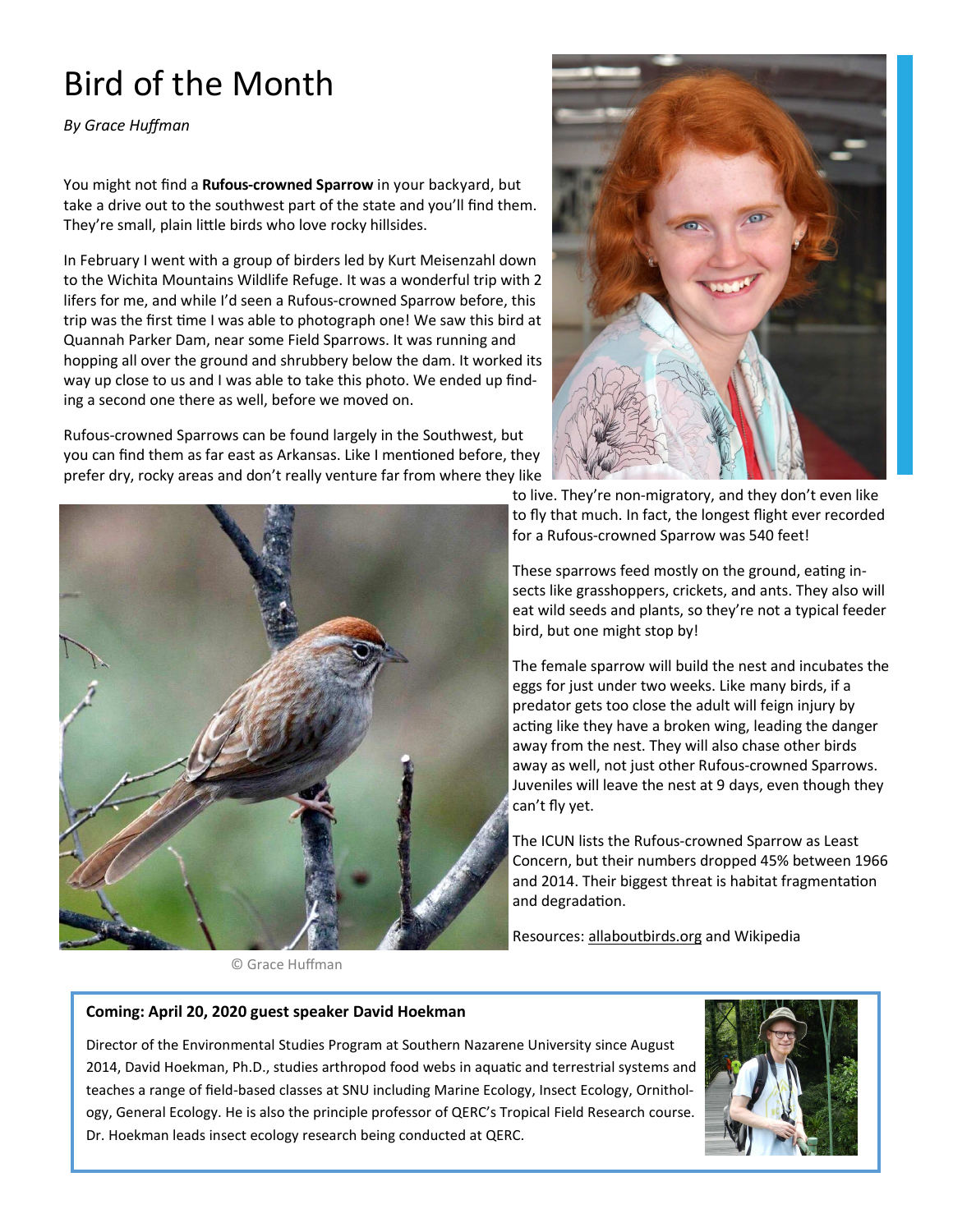## **Fort Davis Hummingbird Festival**

*August 23, 2019* 

By Patti Muzny (With a little editing by Steve and Mary.)

For those who have been reading this newsletter since last fall, with my tales of Big Bend with Steve Davis and Mary Lane, Nancy Vicars and Nancy Reed, you probably wondered why I began at the end and toward the middle, but didn't share the festival that was the catalyst responsible for all of our memorable adventures in West Texas. Well...no particular reason...maybe that's just how my mind functions these days. In this next chapter, I will share the hummingbird banding portion of our festival experiences.

Fort Davis lies nestled in the heart of the Texas Chihuahuan Desert Sky Islands, in the Davis Mountains. It's a quaint little town with friendly folks and the surrounding area attracts lots and lots of hummingbirds during migration, which is in full swing in August. Now I'm going to say once again that it can get pretty HOT, even in the Davis Mountains, but Big Bend NP is hands down the winner of the HOTNESS trophy. And I still say I love Big Bend! We experienced HOT, light rain and a cooling downpour in Fort Davis.

We all stayed in Fort Davis, where the festival activities were centered. Most participants stayed at the Hotel Limpia, which is one of the sponsors of the festival. There were field trips to various hotspots and one of our trips was to the Nature Conservancy Preserve site in the mountains where the hummingbird banding occurred. Kelly Bryan and his assistants have been banding here for many years, and he willingly shared his extensive knowledge of hummingbirds and other Davis Mountain birds.



So how does one capture and band something with such a diminutive tarsus? Many years ago, I had the privilege of assisting in the banding hummingbirds with Marguerite Baumgartner when she was banding Rubythroated Hummingbirds in the NE Oklahoma community of Jay, OK, so I knew what to ex-

pect, but it certainly brought back some fond memories. Kelly uses some interesting "tools" in the banding and processing of hummingbirds. Would you believe he had his grandmother's darning needle, a jeweler's loop, calipers, a drinking straw, special split-ring banding pliers and a women's nylon stocking? Hummingbirds are w-a-y too cagey to fly into a mist net, so how would you capture one? Several hummingbird feeders were placed near the Nature Conservancy facility and after the birds got comfortable feeding at them one

feeder would be surrounded by a wire mesh cage with a trap door that was controlled by one of the volunteers. When a hummingbird or two or three went inside to feed, the volunteer electronically lowered the open door and the hummingbird (s) were trapped inside. They were then removed and placed in little cloth bags to await the banding process.

Kelly would carefully remove one of these tiny little jewels and measure it, note the age and gender, the wear and tear on the feathers and the percentage of fat. We no ticed he would gently hold the hummer on its back and blow through a straw onto the breast. This process was to determine the percentage of fat on each bird. They feed constantly and their purpose is to accumulate as much fat as possible before they continue their migration.

After all of the data was gathered the hummingbird was placed head first into the stocking, which allowed the tiny feet to be exposed for a band. The infinitesimal band was placed on its leg and secured with the special pliers and the process was complete. Then, Kelly would place the banded bird into the open hand of anyone who wanted to hold a hummingbird.

Holding a living hummingbird in your hand is an experience you won't forget!! Their tiny hearts beat so fast and the colors of their feathers are breathtaking. When placed gently in your hand, the hummingbird seems to think it's still captive and just quietly lies there until you wave your hand a little. THEN...the race is on and it zooms up, up and away! I'd like to think these beautiful birds took a tiny bit of our hearts with them as they flew away, wearing their new silver ankle bracelets.

Several species were banded, but the most exciting was a rare-to-this-area White-eared hummingbird! Among those at the feeders were: Black-chinned Hummingbird, Ruby-throated Hummingbird, Rufous Hummingbird, Broad-tailed Hummingbird, and Lucifer Hummingbird.

The Conservancy property held other birds as well, including a Say's Phoebe that hung around the banding station while we were there.

Steve Davis and Mary Lane took some fantastic photos and I for one will nag them unmercifully to share them in a program for OKC Audubon. Words are so inadequate to describe what it was like to be up close and very personal to a hummingbird.

For those who would like to experience the Ft. Davis Hummingbird Festival, the following link will give you some information: https:// davismountainshummingbirdcelebration.com/index.php/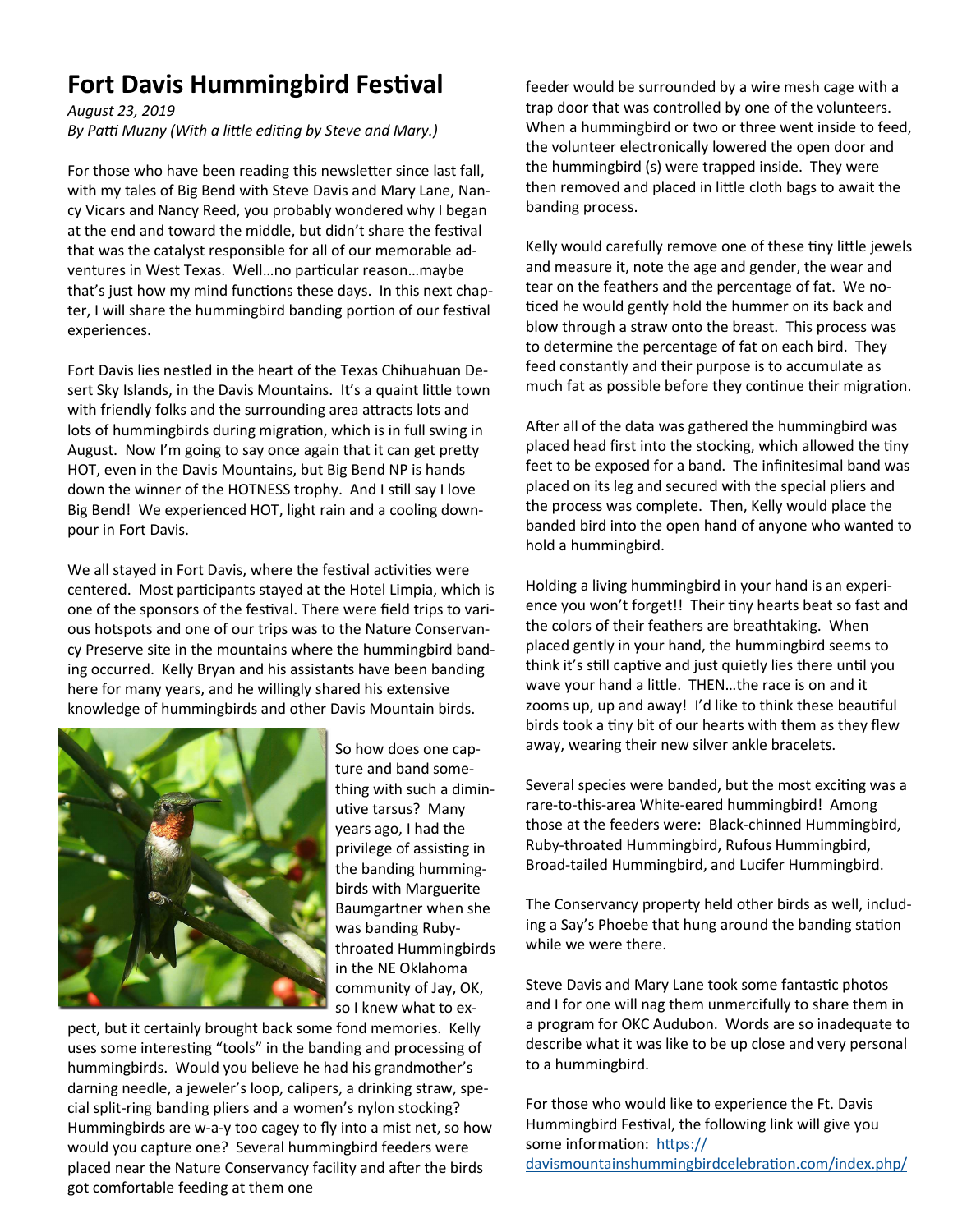# African Dream (Part four)

#### *By Nancy Vicars & Warren Harden*

As awe-inspiring as the Serengeti was, we left for the Ngorongoro Crater, famed for its easily seen wildlife. The crater is actually a caldera formed about 2  $\frac{1}{2}$  million years ago by a huge eruption and the subsequent collapse of an enormous volcano about the size of nearby present-day Mount Kilimanjaro (highest African mountain). Actually being a hole in the sky the bottom of which covers about 100 square miles, the caldera is a popular feeding area for many of the large animals that migrate in and out over the forested slopes and rim.

Upon descending to the bottom, we came across resting lions and grazing cape buffalo. Further on were elephants, wildebeest, Grant gazelles, elands, spotted hyenas, a golden jackal and wart hogs (designed by a committee). On the floor of the caldera was a large, but mostly dry, salt lake that fills during the rains. A small area still contained water and attracted a number of birds: sacred ibis, Egyptian goose, blacksmith plovers, northern pintails, red-billed teal, pied avocets, blackwinged stilts, lesser flamingos, pink-backed pelicans and grey herons. Later, at the famed hippopotamus water hole we saw many cattle egrets, a sacred Ibis, red-knobbed coots and a great white pelican. However, the main water attraction was a living platform constructed of tightly packed backs and heads of about 150 lolling hippos with black crakes and purple swamphens walking on them. Nearby, we watched young zebras rolling in the dust of a dry playa.

During lunch at a small lake we enjoyed a black-kite stealing food out of the hands of picnickers, groups of black-lored babblers mooching leftover sandwich bits, and a little grebe diving in the lake. Other birds seen were grand secretary birds, even grander crowned cranes, ostriches, marabou storks, hadada ibis, glossy ibis, white-bellied bustards, bee-eaters and pied wagtails. From the steep caldera side, we watched at least five rhinoceroses feeding separately below before making our departure over the rim and back to "civilization."

All through our African jaunt we heard about governmental conserva tion methods and actions to thwart poaching and other threats on wildlife and habitats, but I heard no mention of the effects of climate change. I had been thinking that guides had been instructed to not mention it. So privately, I asked our most experienced and knowledgeable guide a direct question. He said that the migration times and routes had been changing, and he and others were worried that the new routes and destinations might take the large animals off the conservation areas which would put them in peril. The weather, yearly featuring two rainy seasons each followed by hot, dry periods, is becoming more variable. The amount of animals and habitat covered by present conservation areas is tiny compared to what Africa and our entire earth held not long ago. The Rift Valley and associated conservation areas exemplify how extraordinary and beautiful life is, but also how fragile. What a privilege it was that we could experience the grandeur of giraffes and all else in Africa's "Giraffic Park," exemplary height of the struggle for life on this planet. We hope and pray it will not disappear. Long live the king of beasts!

## Minutes: February 17, 2020

Meeting was called to order by club president Harold Yocum.

Treasurer's report by Nancy Vicars reports \$6571.65 in the account after membership dues received and expenses.

Guests were introduced. Kathy York of Edmond, Craig Abbott and Bob Clark, our speaker.

Interesting bird sightings include cinnamon teal at Stinchcomb WLR, pine grosbeak, peregrine falcon, various longspurs. The pair of bald eagles has returned to their roost on NE 63<sup>rd</sup> St east of Midwest Blvd north of the bridge. They did not nest there last year due to some nearby woodland destruc tion.

Upcoming events include a planned trip to Molly Spencer Farms near Yukon in April or May, and a trip this spring to Wewoka Woods. Further information will be posted on the website okcaudubon.org.

April 15-23 are inclusive dates for the Woodward Lesser Prairie Chicken Festival with extension to Black Mesa and to Wichita Wildlife Refuge.

April 19<sup>th</sup> will have a street party from 2-5 pm in Edmond. We have been asked to staff it for birding information.

The Will Rogers Park garden festival will be held on May  $16^{\text{th}}$ .

There was no other business and meeting was adjourned for a snack break and fellowship.

After the break we were entertained by Bob Clark, a large-scale commercial breeder of snakes, with special interest in reticulated pythons with genetic color anomalies. He brought in some of his friends and answered all our questions. He also showed us some of the unusual color characteristics of the descendants of the initial albino male imported from Thailand over thirty years ago. There were lots of smiles all around.

The next meeting will be the third Monday of March, which is March  $16^{th}$ , at the same location from 7-9 pm.

*—Club Secretary Sharon Henthorn*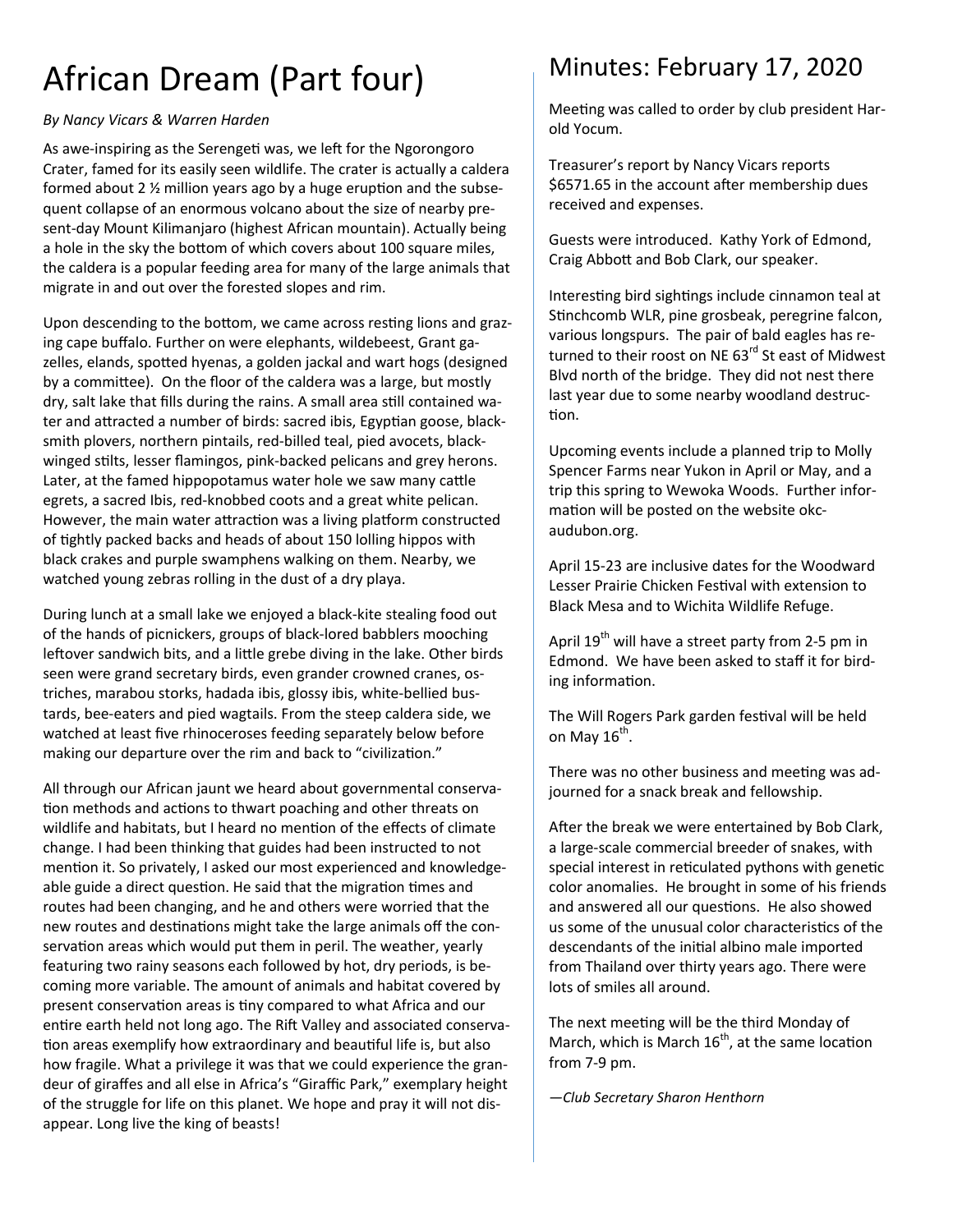### **Recorder's Report February 2020**

February was an interesting month with an extra day this year. As the cold winter winds blew through central Oklahoma, birders began to ask questions. Which new and/or interesting winter species be reported? How many counties would have reports during The Great Backyard Bird Count? Would any summer residents arrive?



On the 1<sup>st</sup> Brian Marra counted Franklin's Gull at Stinchcomb Wildlife Refuge West in Canadian County; and Bill Diffin observed Red-breasted Merganser at Lake Overholser. On the 2<sup>nd</sup> Greg Wilbert recognized **Purple Finch** in Discovery Cove at Lake Thunderbird. On the 4<sup>th</sup> Daron Patterson discovered

Horned Lark at Okeene in Kingfisher County. On the 6<sup>th</sup> Bill Diffin identified **Iceland Gull** along the Lighthouse area of Lake Hefner. On the  $8<sup>th</sup>$ 

Braden Farris reported **Ferruginous Hawk** along Fort Reno Road near Calumet in Canadian County. On the 10<sup>th</sup> Aaron Mechem photographed a Loggerhead Shrike at Fort Reno Cemetery. On the 11<sup>th</sup> Brian Marra had Purple Finch along the Bluff Creek Trails in Oklahoma City. On the  $13<sup>th</sup>$  in Logan County just north of Waterloo Road and



© Debbie Lang

west of I-35 Debbie Lang photographed **Pine Grosbeak** in her yard. What an excellent surprise !!

#### **THE GREAT BACKYARD BIRD COUNT**

On the 14<sup>th</sup> Tracie Verkler found House Finch at the Kingfisher



Library. On the 15<sup>th</sup> Marion Homier photographed a Pine Warbler at her home in Oklahoma County; Hope McGaha noticed Greater Roadrunner and Pine Siskin in Macomb in Pottawatomie County; in Logan County near Guthrie Melinda West saw Purple Finch and near Crescent **Martha Newman spotted Northern Bobwhite**. On the 16<sup>th</sup> William Radke got Pied-billed Grebe and Pileated Woodpecker at Guthrie Lake; Patti Muzny encountered American Woodcock, Barred Owl, and Purple Finch at Byars in McClain County; Joe Grzybowski detected Barred Owl along South Jenkins in Norman; and Connie Barta located Purple Finch at the South Fairgrounds Road in Payne County. On the 17<sup>th</sup> Jerry Vanbebber recorded Northern Harrier and Brown Thrasher at Paul's Valley Lake in Garvin County; Brian Marra added **Blue-wing Teal** and photographed

**Cinnamon Teal** at Stinchcomb Wildlife Refuge West; Robert Karges came across Greater Yellowlegs, Brewer's Blackbirds and Least Sandpiper at Triple Heart West Ranch in



© Brian Marra

Cleveland County; and Jason Shaw confirmed Belted Kingfisher at the USAO Habitat Area in Grady County. Ten out of the twelve Central Oklahoma Counties participated in the Great Backyard Bird Count this year.

On the 18<sup>th</sup> Cody Delano photographed Spotted Sandpi**per** at Lake Thunderbird. On the 19<sup>th</sup> Larry Mays counted Blue-winged Teal in Tuttle in Grady County. On the 22<sup>nd</sup> Eduardo Bergen recognized Pine Warbler and Hairy Woodpecker in Prague in Lincoln County. On the 23<sup>rd</sup> Paulette Nicholas discovered White-crowned Sparrow northwest of Chickasaw; and Brandon Farris observed Surf Scoter and White-winged Scoter at Lake Hefner. On the 24<sup>th</sup> Corban Hemphill reported **Barn Owl** at home in Stillwater. On the 27<sup>th</sup> Jacob Crissup with Jerry Vanbebber, Jimmy Woodard and Larry Mays identified Wild Turkey in Tuttle; and Eva Matthews Lark had Rusty Black**birds** in Oklahoma City.

On the 28th Jason Shaw described **Ring-necked Pheasant**

at the USAO Habitat Area; Braden Farris found Yellow-bellied Sapsucker and Fox Sparrow at Meeker Lake in Lincoln County; Esther Key heard **Sandhill Crane** in Moore; Bill Carrell photographed Rednecked Grebe and **Yellow-billed Loon** at



© Bill Carrell

Lake Hefner; and Braden Farris spotted Field Sparrow at Bell Cow Lake in Logan County. On the 29<sup>th</sup> in Stillwater r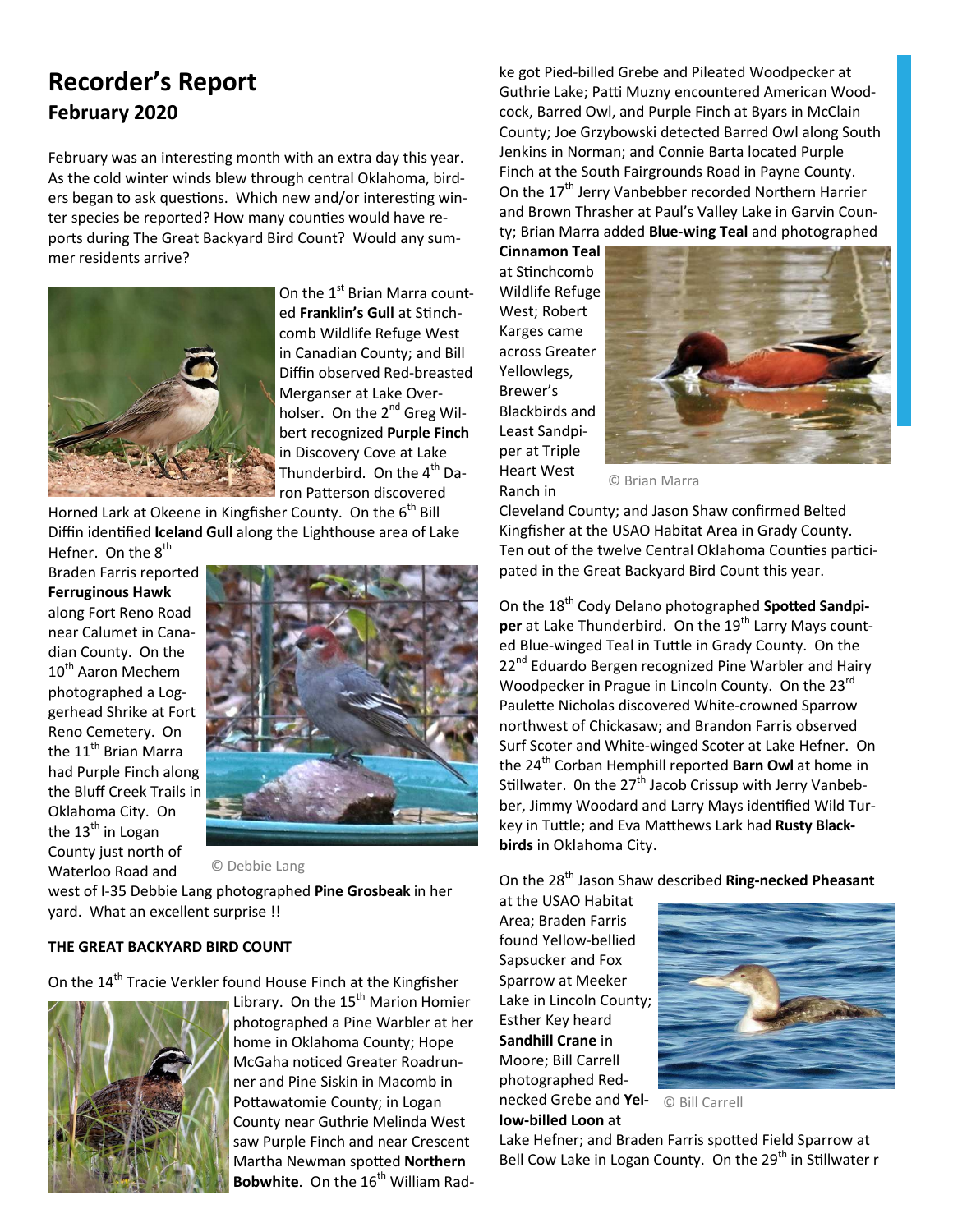

Landon Neumann tallied **Red Crossbill** at Couch Park; and thanks to the extra day this month Scott Loss confirmed **Purple Martin** in his yard in February. Which means it's time to ready the Purple Martin houses and the rest of us will have to wait until next month

to report this iconic summer resident.

In the Central Oklahoma area during February 2020, **145** species were reported with **17** new species bringing the total for 2020 to **157**. I appreciate those who help provide the history of central Oklahoma birds. Information is accessed at: ebird. 2020 eBird: An online database of bird distribution and abundance [web application]. eBird Cornell Lab of Ornithology, Ithaca, New York. Available: http://www.ebird.org/ subnational1/US-OK/region. (Accessed: February 29, 2020). And occasionally from Facebook and the OKBIRDS List. I can be contacted by e-mail at emkok@earthlink.net. Esther M. Key, Editor.

## Wichita Mountains

Twelve birders met on Saturday the 15th of February at 9:00 to bird the Wichita Mountains Wildlife Refuge.

Birds seen include: Canada Geese, Northern Shovelers, Gadwalls, American Wigeons, Canvasback, Ring-necked Ducks, Lesser Scaup, Buffleheads, Goldeneyes, Pied-billed Grebes, Mourning Doves, 40 Sandhill Cranes, Killdeer, Ring-billed Gulls, Double -crested Cormorants, White Pelicans, Great Blue Heron, 1 immature Bald Eagle, Red-shouldered Hawk, American Kestrel, Downey Woodpecker, Northern Flickers, Eastern Phoebe, Blue Jays, Crows, Carolina Chickadees, Tufted Titmouse, Canyon Wren, Carolina Wren, Northern Mockingbird, Eastern Bluebirds, Townsend's Solitaire (heard by a majority of the group), Hermit Thrush, Cedar Waxwings, 120 Chestnut-collared Longspurs, Field Sparrows, Juncos, Vesper Sparrow, LeConte's Sparrow, Savannah Sparrows, Song Sparrows, Lincoln Sparrow, Rufouscrowned Sparrows, Spotted Towhees, Eastern Meadowlark, Eastern/Western Meadowlarks, Redwing Blackbird, Yellowrumpled Warblers, and Northern Cardinals.

Other birds seen by only a few birders: Golden-crowned Kinglets, Brown Creeper, and a single Mountain Bluebird seen 1½ miles west of the west entrance to the Refuge a day or two later.

Kurt Meisenzahl Lawton, OK



## **Great Horned Owl Nest Cam**

Our own Terri Underhill is hosting a pair of Great Horned Owls again this winter. The nesting owls have taken up residence in the plastic whiskey barrel she installed several years ago in an old oak tree along her driveway. This is the third year owls have used the barrel. In 2018 it was home to a pair of Barred Owls who successfully fledged two young ones. Last year the Great Horned Owls made it their home and fledged one youngster.

The nest is monitored 24x7 and video streams live on Terri's Okie Bird Cam website (http://okiebirdcam.com). There is also the option to view a day's activity at high speed so you can catch glimpses of Mr. Owl coming in with food.

As we go to press, Mrs. Owl appears to sitting on eggs or chicks. She hasn't given us a peak yet. Updates to come!

### **DUES NOTICE**

It's time once again to renew your annual membership for 2020. OCAS dues are \$15 per household and may be paid at the monthly meetings, online at our website http://www.okcaudubon.org or mailed to Nancy Vicars, Treasurer, 24 SE 57th St., OKC 73129.